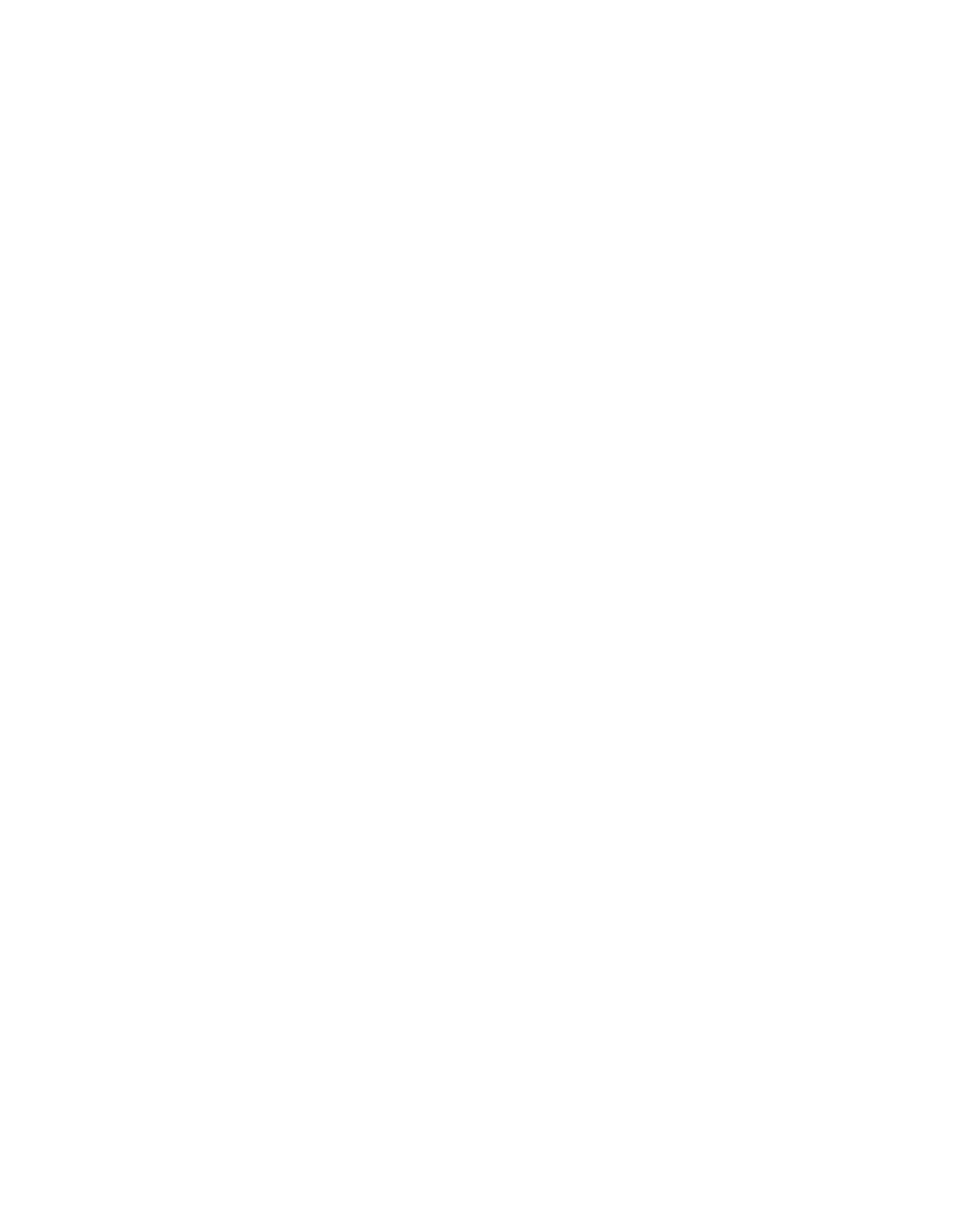## Child – Ages 0–6 Years

We would like to ask some questions about the children in your household. The information you share with us about **[CHILD]**, when combined with the same information from other households, will help us understand the experiences of children in your neighborhood.

#### **SKIP: IF CHILD IS 2 YEARS OLD OR OLDER CONTINUE, IF CHILD IS UNDER THE AGE OF 2, GO TO 5**

Now I want to ask you some questions about **[CHILD]**'s education, activities and health.

First I'd like to ask about **[CHILD]**'s education.

**1.** What grade in school is **[CHILD]** attending?

#### **FI INFO:** IF R SAYS THAT THE CHILD IS IN SPECIAL EDUCATION, CODE SPECIAL EDUCATION AND GRADE.

| ATTENDING A PRE-KINDERGARTEN PROGRAM |  |
|--------------------------------------|--|
|                                      |  |
|                                      |  |
|                                      |  |
|                                      |  |
|                                      |  |
|                                      |  |
|                                      |  |
|                                      |  |
|                                      |  |
|                                      |  |
|                                      |  |

**2.** What is the name of the school **[CHILD]** attends?

\_\_\_\_\_\_\_\_\_\_\_\_\_\_\_\_\_\_\_\_\_\_\_\_\_\_\_\_\_\_\_\_\_\_\_\_\_\_\_\_\_\_\_\_\_\_\_\_\_\_\_\_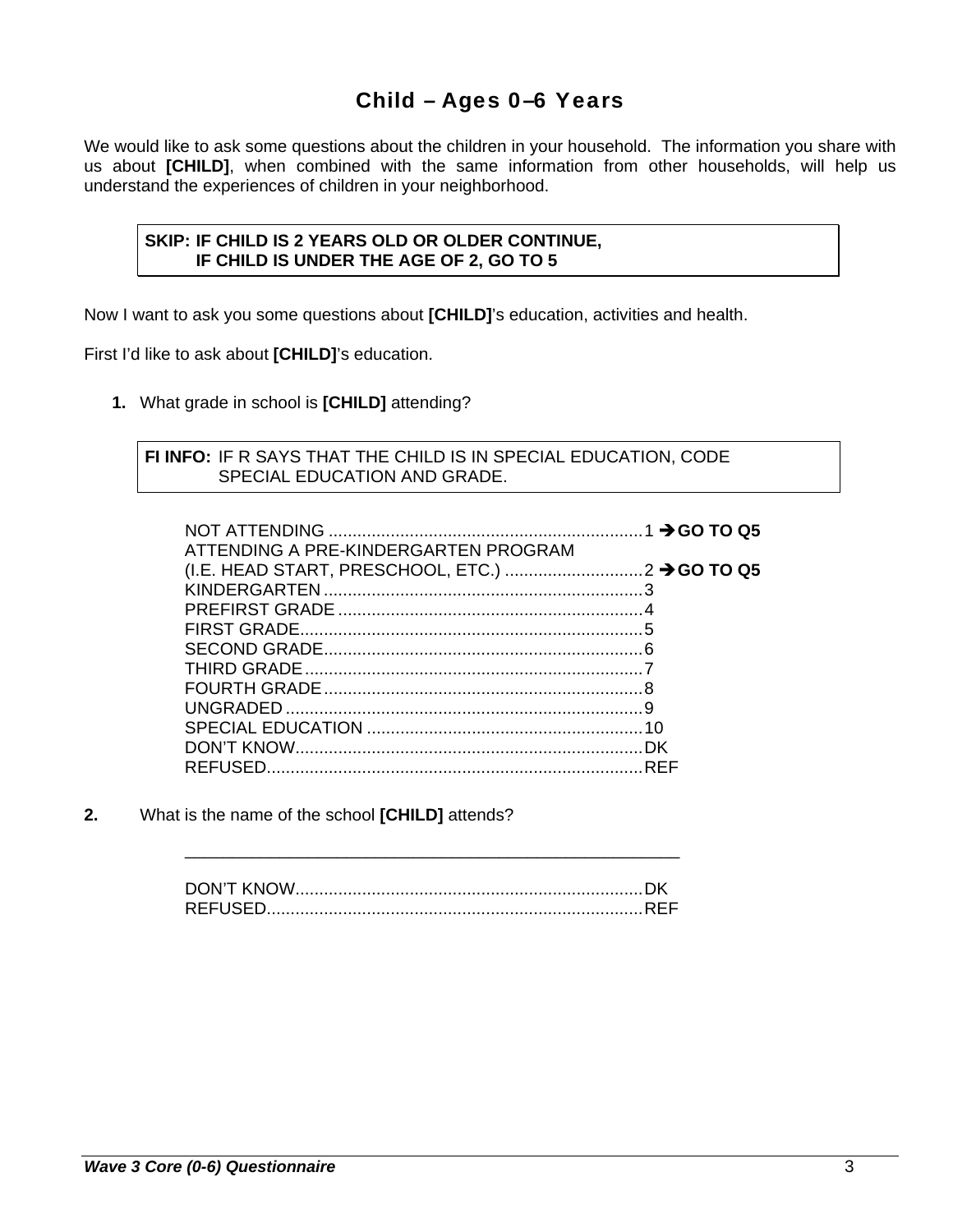#### **SHOWCARD N**

**3.** How satisfied are you with the job **[RESPONSE FROM ITEM 2]** is doing to educate your child? Are you very satisfied, satisfied, neither satisfied nor dissatisfied, dissatisfied, or very dissatisfied?

| NEITHER SATISFIED NOR DISSATISFIED3 |  |
|-------------------------------------|--|
|                                     |  |
|                                     |  |
|                                     |  |
|                                     |  |

**4.** Approximately how many days of **[RESPONSE FROM ITEM 2]** has **[CHILD]** missed in the past four weeks? (Do not include any school vacation days or holidays.)

> DON'T KNOW ......................................................................... DK REFUSED............................................................................... REF

 $\sqrt{DAYS}$ 

**5.** Where does **[CHILD]** spend most of (his/her) time when (he/she) is **not** with you (or other parent/guardian)?

|  | $\rightarrow$ GO TO 6b |
|--|------------------------|
|  | $\rightarrow$ GO TO 6e |
|  | $\rightarrow$ GO TO 6c |
|  | $\rightarrow$ GO TO 6e |
|  |                        |
|  |                        |
|  |                        |
|  |                        |

#### **GO TO SKIP BOX BEFORE Q9**

**5a**. What is the name of the nursery school/preschool/Head Start/pre-kindergarten/ child care center?

\_\_\_\_\_\_\_\_\_\_\_\_\_\_\_\_\_\_\_\_\_\_\_\_\_\_\_\_\_\_\_\_\_\_\_\_\_\_\_\_\_\_\_\_\_\_\_\_\_\_\_\_

DON'T KNOW ................................................. DK REFUSED ....................................................... REF

 **SKIP: IF Q5 = 5 (CHILD CARE CENTER), GO TO Q6b, OTHERWISE CONTINUE**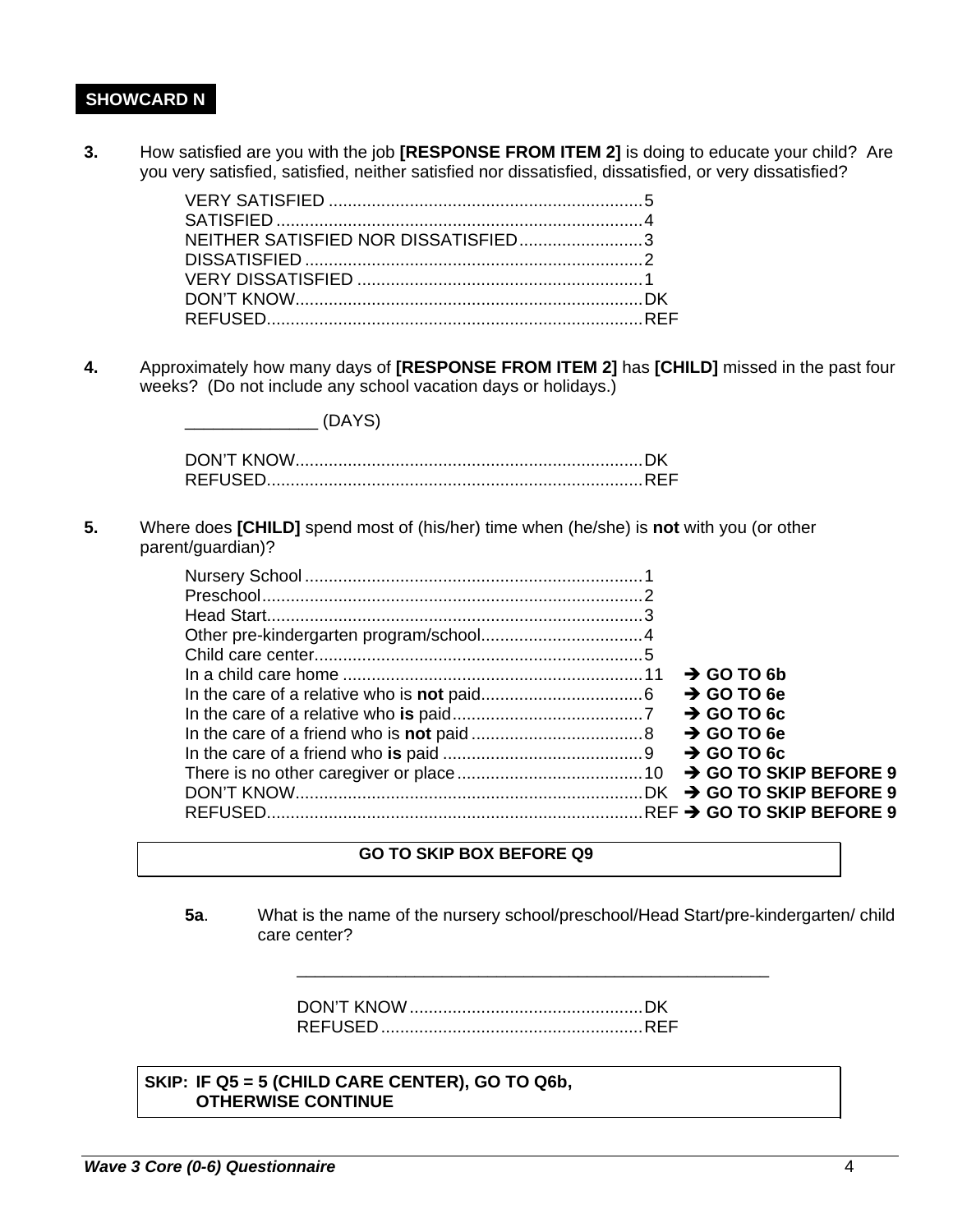### **SHOWCARD O**

**5b.** How satisfied are you with the job **[RESPONSE FROM ITEM 5a]** is doing to educate your child? Are you very satisfied, satisfied, neither satisfied nor dissatisfied, dissatisfied, or very dissatisfied?

| NEITHER SATISFIED NOR DISSATISFIED3 |  |
|-------------------------------------|--|
|                                     |  |
|                                     |  |
|                                     |  |
|                                     |  |

**5c** Approximately how many days of [**RESPONSE FROM ITEM 5a]** has **[CHILD]** missed in the past four weeks? (Do not include any school vacation days or holidays.)

**6b**. Is this care/education program provided for free?

\_\_\_\_\_\_\_\_\_\_\_\_\_\_ (DAYS)

**6c**. Is there someone or some organization who helped you pay for this care or helped you receive this care at a reduced cost?

**6d**. Who helped you pay for this care? **[FI INSTRUCTION: IF RESPONDENT'S ANSWER IS A PERSON'S NAME, PROBE FOR THAT PERSON'S RELATIONSHIP TO THE RESPONDENT]** 

\_\_\_\_\_\_\_\_\_\_\_\_\_\_\_\_\_\_\_\_\_\_\_\_\_\_\_\_\_\_\_\_\_\_\_\_\_\_\_\_\_\_\_\_\_\_\_\_\_\_\_\_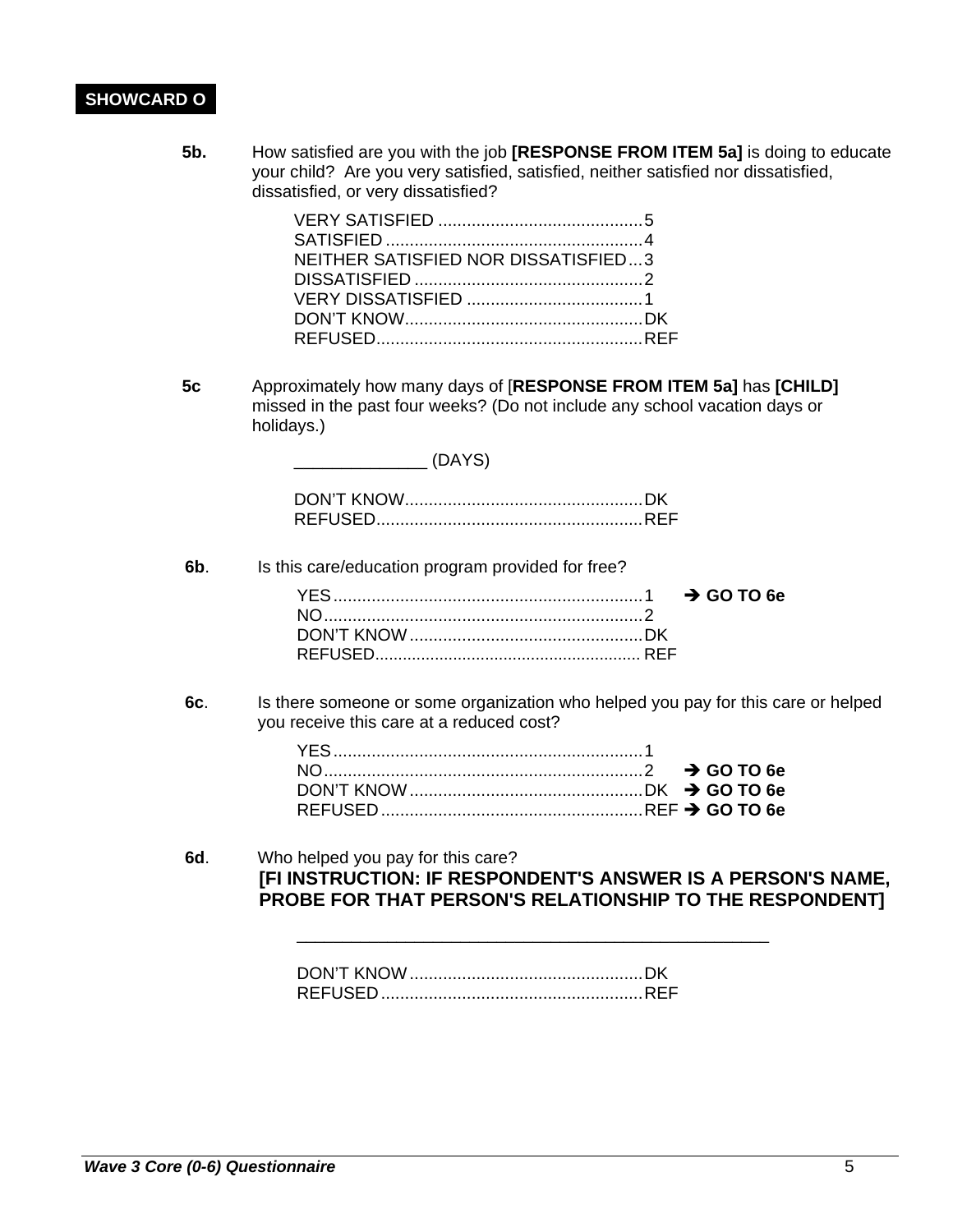**6e.** In a typical week, how many hours does **[CHILD]** spend in **[RESPONSE FROM ITEM 5a**/this person's**]** care?

\_\_\_\_\_\_\_\_\_\_\_\_\_\_ HOURS

#### **SKIP: IF Q5 = 1, 2, 3, 4, 5, 11, DK or REF, GO TO Q6g, OTHERWISE CONTINUE**

**6f.** Is this care provided in your home or someplace else?

**6g.** In addition to this care, is there another place where **[CHILD]** spends (his/her) time when (he/she) is not with you (or other parent/guardian)?

#### **7.** Would that be…?

|  |  | $\rightarrow$ GO TO 8b |  |  |  |
|--|--|------------------------|--|--|--|
|  |  |                        |  |  |  |
|  |  |                        |  |  |  |
|  |  |                        |  |  |  |
|  |  |                        |  |  |  |
|  |  |                        |  |  |  |
|  |  |                        |  |  |  |

**7a**. What is the name of the nursery school/preschool/Head Start/pre-kindergarten/child care center?

\_\_\_\_\_\_\_\_\_\_\_\_\_\_\_\_\_\_\_\_\_\_\_\_\_\_\_\_\_\_\_\_\_\_\_\_\_\_\_\_\_\_\_\_\_\_\_\_\_\_\_\_

DON'T KNOW ................................................. DK REFUSED .......................................................... REF

 **SKIP: IF Q7 = 5 (CHILD CARE CENTER), GO TO Q8b, OTHERWISE CONTINUE**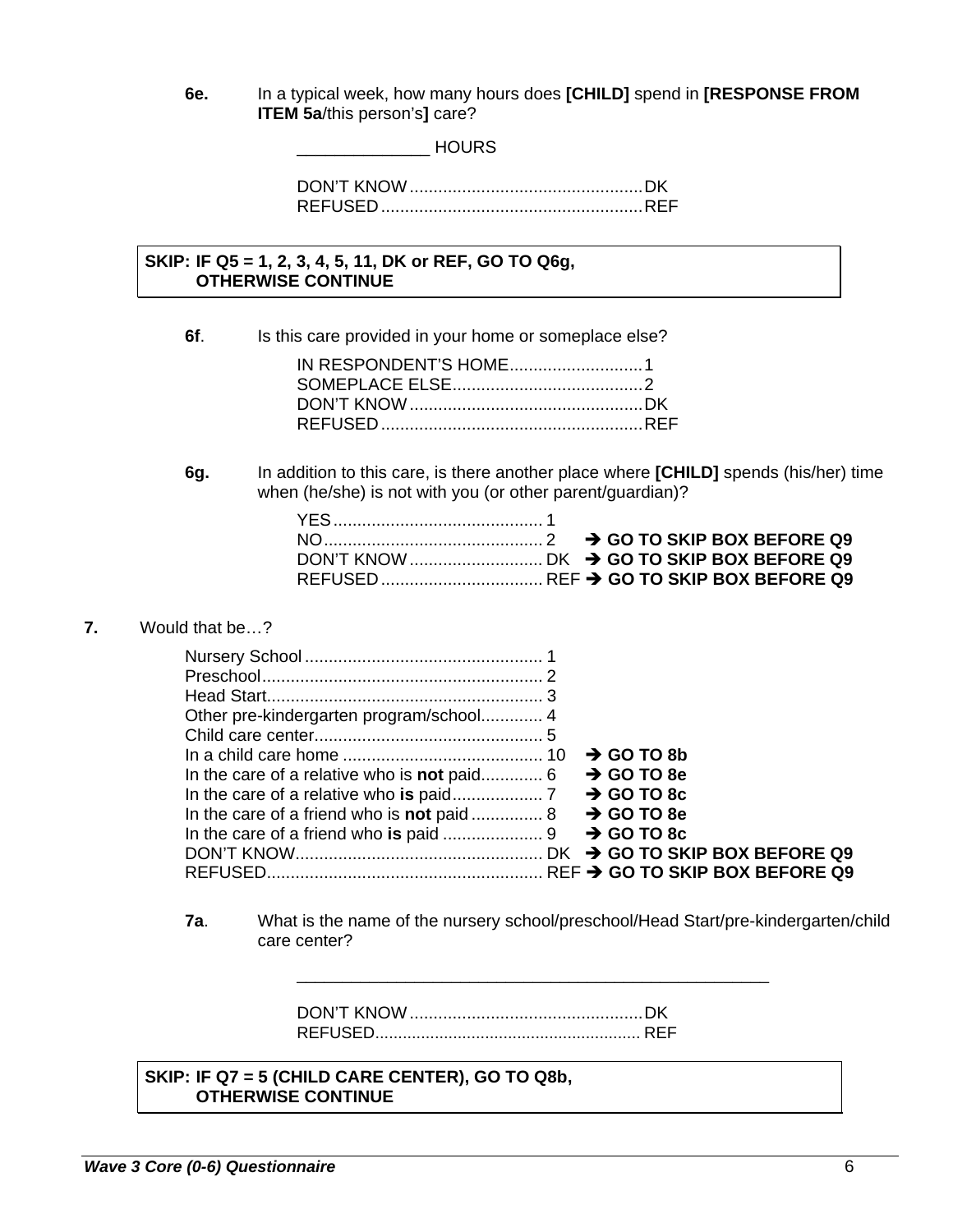## **SHOWCARD P**

**7b.** How satisfied are you with the job your (school/program) is doing to educate your child? Are you very satisfied, satisfied, neither satisfied nor dissatisfied, dissatisfied, or very dissatisfied?

| NEITHER SATISFIED NOR DISSATISFIED 3 |  |
|--------------------------------------|--|
|                                      |  |
|                                      |  |
|                                      |  |
|                                      |  |

**7c.** Approximately how many days of school has **[CHILD]** missed in the past four weeks? (Do not include any school vacation days or holidays.)

**8b**. Is this child care/education program provided for free?

**8c**. Is there someone or some organization who helped you pay for this care or helped you receive this care at a reduced cost?

**8d**. Who helped you pay for this care? **[FI INSTRUCTION: IF RESPONDENT'S ANSWER IS A PERSON'S NAME, PROBE FOR THAT PERSON'S RELATIONSHIP TO THE RESPONDENT]** 

\_\_\_\_\_\_\_\_\_\_\_\_\_\_\_\_\_\_\_\_\_\_\_\_\_\_\_\_\_\_\_\_\_\_\_\_\_\_\_\_\_\_\_\_\_\_\_\_\_\_\_\_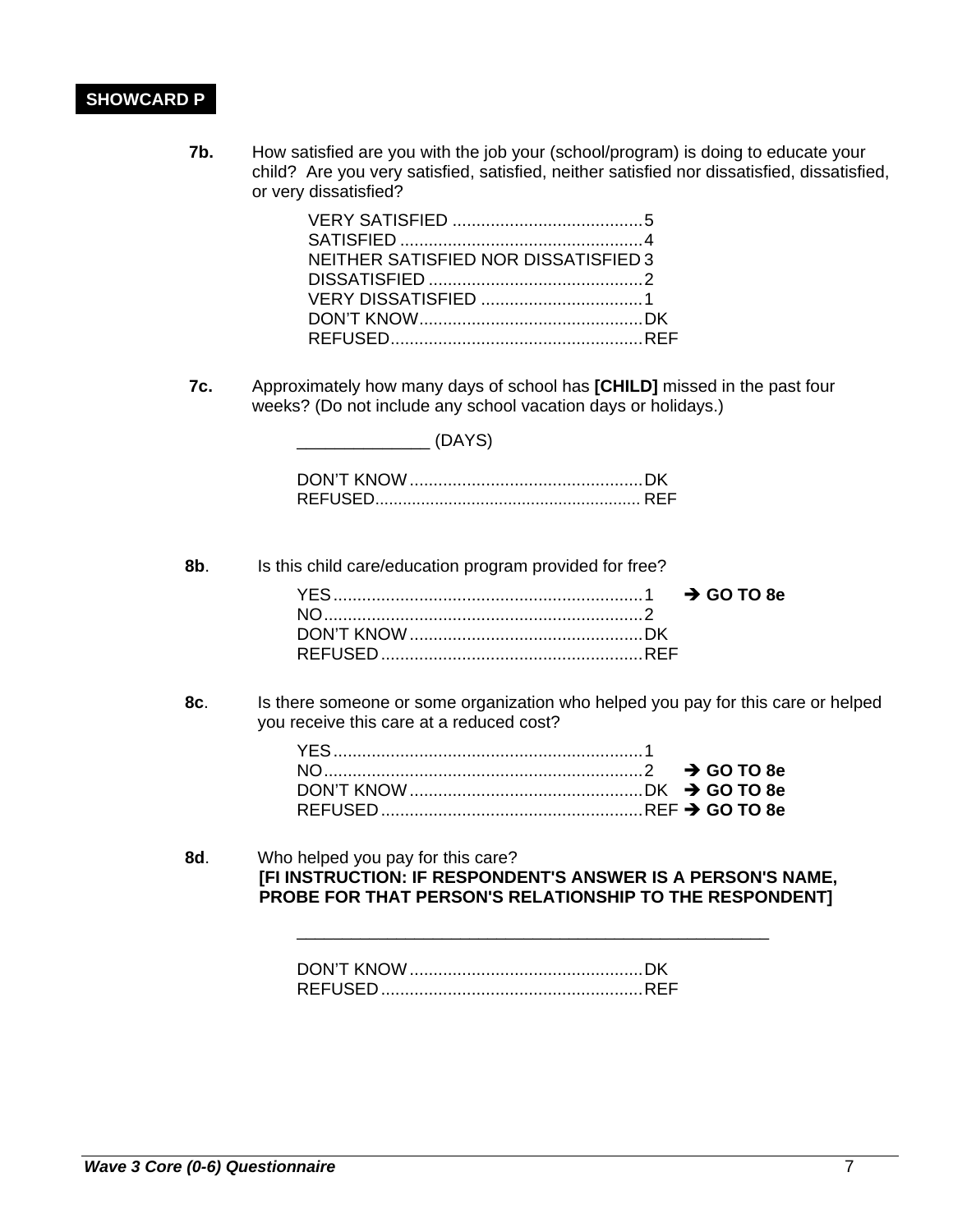**8e.** In a typical week, how many hours does **[CHILD]** spend in this (person's/program's) care?

#### **SKIP: IF Q7 = 1, 2, 3, 4, 5, 10, DK, or REF, GO TO SKIP BOX BEFORE Q9, OTHERWISE CONTINUE**

**8f.** Is this care provided in your home or someplace else?

| IN RESPONDENT'S HOME1 |  |
|-----------------------|--|
|                       |  |
|                       |  |
|                       |  |
|                       |  |

#### **SKIP: IF CHILD IS LESS THAN 3 YEARS OLD, GO TO Q10, IF CHILD IS 3 YEARS OLD OR OLDER, CONTINUE.**

\_\_\_\_\_\_\_\_\_\_\_\_\_\_

| │9. | I am going to read a few<br>statements to you. For each<br>statement, please tell me whether<br>you think the statement is true all<br>of the time, most of the time,<br>some of the time, or never. | All of<br>the<br>time | <b>Most</b><br><b>of</b><br>the<br>time | <b>Some</b><br>of the<br>time | <b>Never</b> | <b>DON'T</b><br><b>KNOW</b> | <b>REFUSED</b> |
|-----|------------------------------------------------------------------------------------------------------------------------------------------------------------------------------------------------------|-----------------------|-----------------------------------------|-------------------------------|--------------|-----------------------------|----------------|
| 9a. | [CHILD] is able to focus his/her<br>attention on a task when he/she<br>needs to.                                                                                                                     |                       | $\overline{2}$                          | 3                             | 4            | <b>DK</b>                   | <b>REF</b>     |
| 9b. | <b>[CHILD]</b> follows instructions well.                                                                                                                                                            |                       | $\overline{2}$                          | 3                             | 4            | <b>DK</b>                   | <b>REF</b>     |
| 9c. | <b>[CHILD]</b> plays well with other<br>children.                                                                                                                                                    |                       | 2                                       | 3                             | 4            | DK                          | <b>REF</b>     |

**10.** Has **[CHILD]** participated in organized activities outside of school hours or on weekends during the past year, including sports teams; music, dance, or language classes; youth groups, clubs, etc.?

**10a.** How often does **[CHILD]** participate in these kinds of activities?

Daily ...................................................................... 1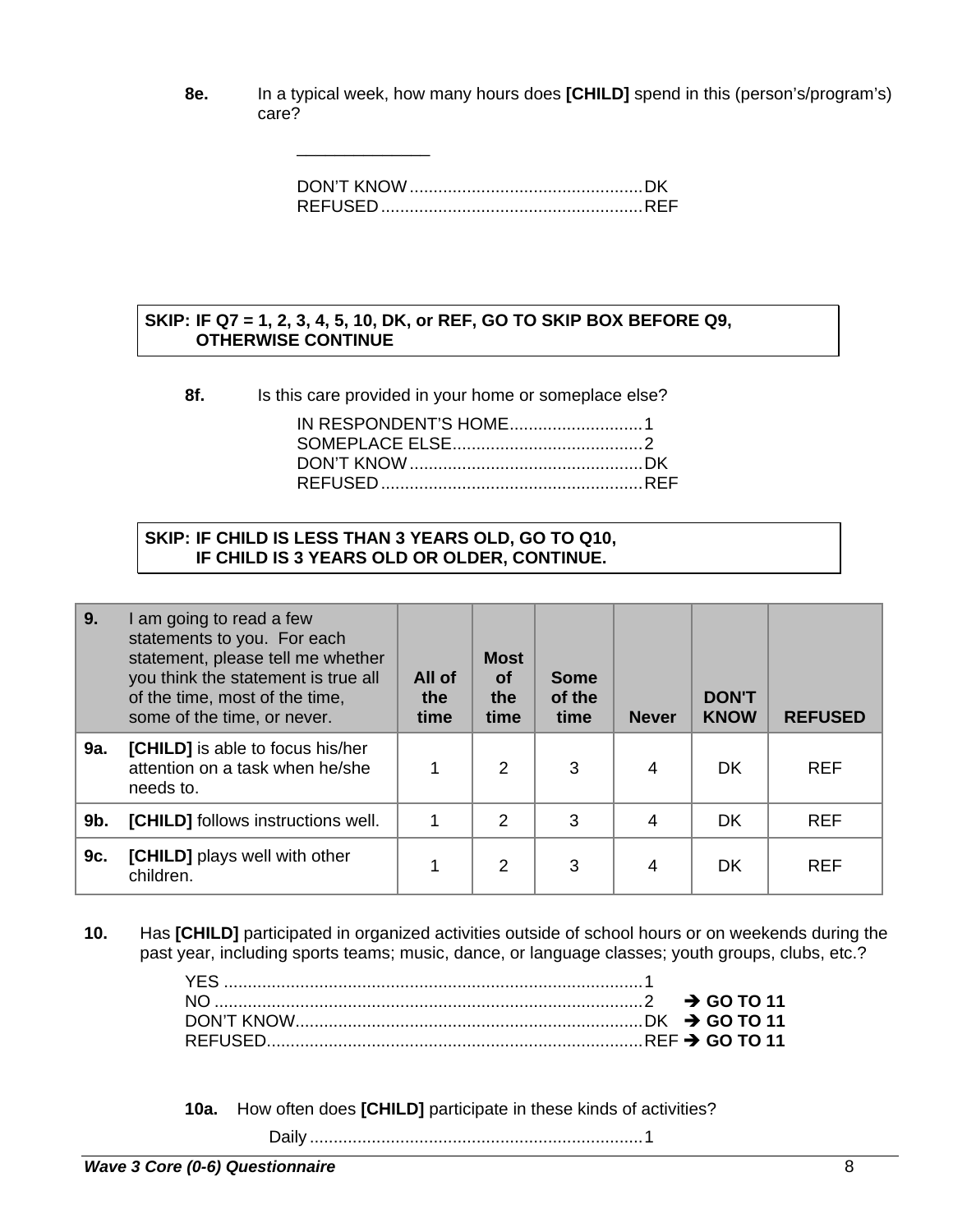## **GO TO Q12**

# **SHOWCARD Q**

| 11. | <b>PHONE INTERVIEWS ONLY:</b> There are many reasons<br>why children don't or can't participate in activities. I will<br>read a list of reasons and for each please tell me if it is why<br>[CHILD] DID NOT participate in organized activities in the<br>past year by answering yes or no.<br><b>IN-PERSON INTERVIEWS ONLY:</b> There are many<br>reasons why children don't or can't participate in activities.<br>Please see Showcard Q. What were the reasons [CHILD]<br>DID NOT participate in any organized activities during the<br>past year? | <b>YES</b> | <b>NO</b>      | <b>DON'T</b><br><b>KNOW</b> | <b>REFUSED</b> |
|-----|-------------------------------------------------------------------------------------------------------------------------------------------------------------------------------------------------------------------------------------------------------------------------------------------------------------------------------------------------------------------------------------------------------------------------------------------------------------------------------------------------------------------------------------------------------|------------|----------------|-----------------------------|----------------|
|     | 11a. Was it because your child was not interested?                                                                                                                                                                                                                                                                                                                                                                                                                                                                                                    | 1          | $\overline{2}$ | <b>DK</b>                   | <b>REF</b>     |
|     | 11b. Was it because there were none available in the area?                                                                                                                                                                                                                                                                                                                                                                                                                                                                                            | 1          | $\overline{2}$ | <b>DK</b>                   | <b>REF</b>     |
|     | 11c. Was it because (he/she) can't get to them because of<br>transportation problems?                                                                                                                                                                                                                                                                                                                                                                                                                                                                 | 1          | $\overline{2}$ | DK.                         | <b>REF</b>     |
|     | 11d. Was it because you couldn't afford the fees?                                                                                                                                                                                                                                                                                                                                                                                                                                                                                                     | 1          | 2              | DK.                         | <b>REF</b>     |
|     | 11e. Was it because there was a waiting list or the<br>program/service did not have room?                                                                                                                                                                                                                                                                                                                                                                                                                                                             | 1          | $\overline{2}$ | <b>DK</b>                   | <b>REF</b>     |
|     | 11f. Was it because of a disability?                                                                                                                                                                                                                                                                                                                                                                                                                                                                                                                  | 1          | 2              | DK.                         | <b>REF</b>     |
|     | 11g. Was it because your child feels unwelcome?                                                                                                                                                                                                                                                                                                                                                                                                                                                                                                       | 1          | $\overline{2}$ | <b>DK</b>                   | <b>REF</b>     |
|     | 11h. Was it because of safety concerns?                                                                                                                                                                                                                                                                                                                                                                                                                                                                                                               | 1          | $\overline{2}$ | DK.                         | <b>REF</b>     |
|     | 11i. Was it because of language?                                                                                                                                                                                                                                                                                                                                                                                                                                                                                                                      | 1          | 2              | <b>DK</b>                   | <b>REF</b>     |
|     | 11j. Was it because your child is not old enough?                                                                                                                                                                                                                                                                                                                                                                                                                                                                                                     | 1          | $\overline{2}$ | DK.                         | <b>REF</b>     |
|     | 11k. Was it because of something else?<br>(SPECIFY)                                                                                                                                                                                                                                                                                                                                                                                                                                                                                                   | 1          | $\overline{2}$ | <b>DK</b>                   | <b>REF</b>     |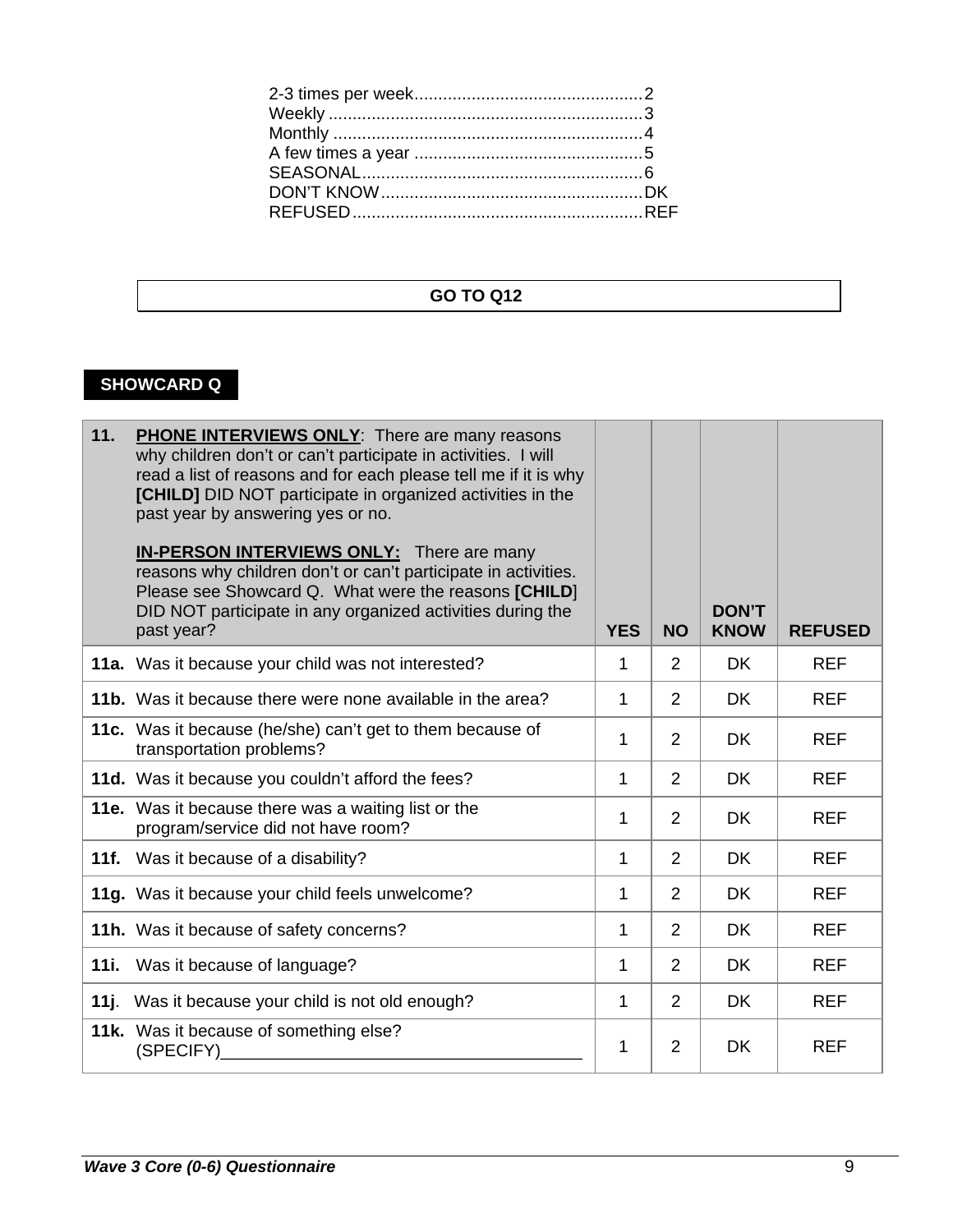$12.$ Do you (or any family member) read stories to [CHILD]?

12a. In a typical week, how often do you or any family members read to [CHILD]? Would you say not at all, once or twice, 3-6 times, or every day?

 $13.$ Do you know most, some, or none of your child's friends?

 $14.$ The next series of questions is about [CHILD]'s health, health insurance, and usual place of health care. Has a health professional ever told you that [CHILD] has a physical, learning, mental, or chronic health condition that limits (his/her) participation in the usual kinds of activities done by most children (his/her) age or limits (his/her) ability to do regular school work?

 $14a.$ What is it?

(CONDITION)

 $15.$ In general, would you say [CHILD]'s health is...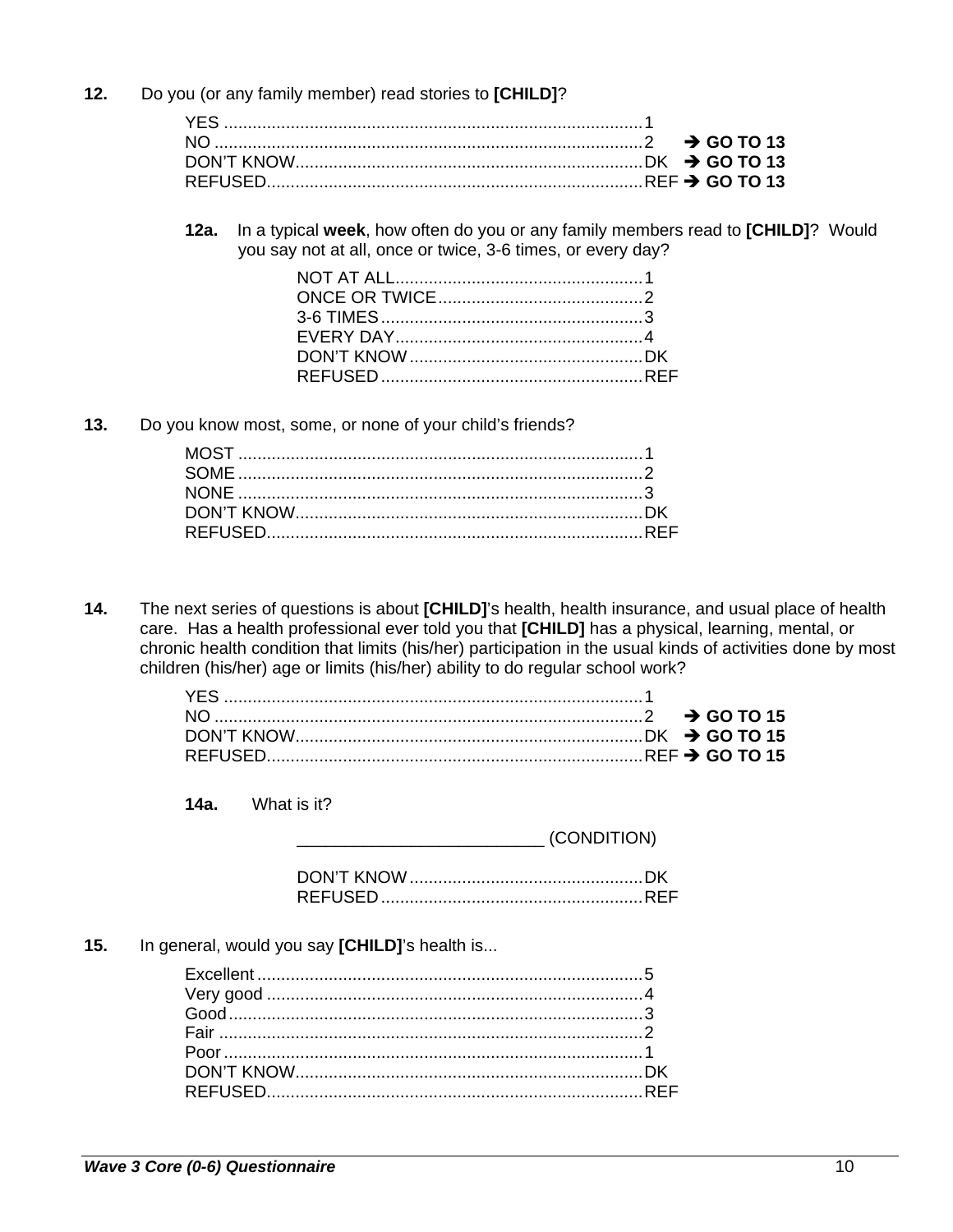**16.** Does **[CHILD]** have any health insurance plan, including Medicaid, or is (s/he) uninsured right now? By health insurance, I mean any plan, including Medicaid, that would pay for or has paid for some or all of **[CHILD]**'s health and medical care expenses.

## **SHOWCARD Q**

| 17.7 | <b>PHONE INTERVIEW ONLY:</b>               | Think about the main place where [CHILD] went or would<br>have gone for care if (s/he) was sick or needed advice about<br>(his/her) health. Is this place a [FI INSTRUCTION: MAKE<br><b>SURE TO READ THE ENTIRE LIST]</b> |
|------|--------------------------------------------|---------------------------------------------------------------------------------------------------------------------------------------------------------------------------------------------------------------------------|
|      | <b>IN-PERSON INTERVIEW</b><br><b>ONLY:</b> | Please look at Showcard Q. Think about the main place<br>where [CHILD] went or would have gone for care if (s/he)<br>was sick or needed advice about (his/her) health. Is this<br>place a                                 |

| Urgent care center or walk-in center other than a                     |  |
|-----------------------------------------------------------------------|--|
|                                                                       |  |
| Another type of place (SPECIFY)________________________.11 → GO TO 18 |  |
|                                                                       |  |
|                                                                       |  |
|                                                                       |  |

#### **SHOWCARD Q**

**17a.** Would that be…

| A community health center or                    |  |
|-------------------------------------------------|--|
|                                                 |  |
|                                                 |  |
| The health department/health                    |  |
|                                                 |  |
| Planned Parenthood or family planning clinic. 7 |  |
|                                                 |  |
|                                                 |  |